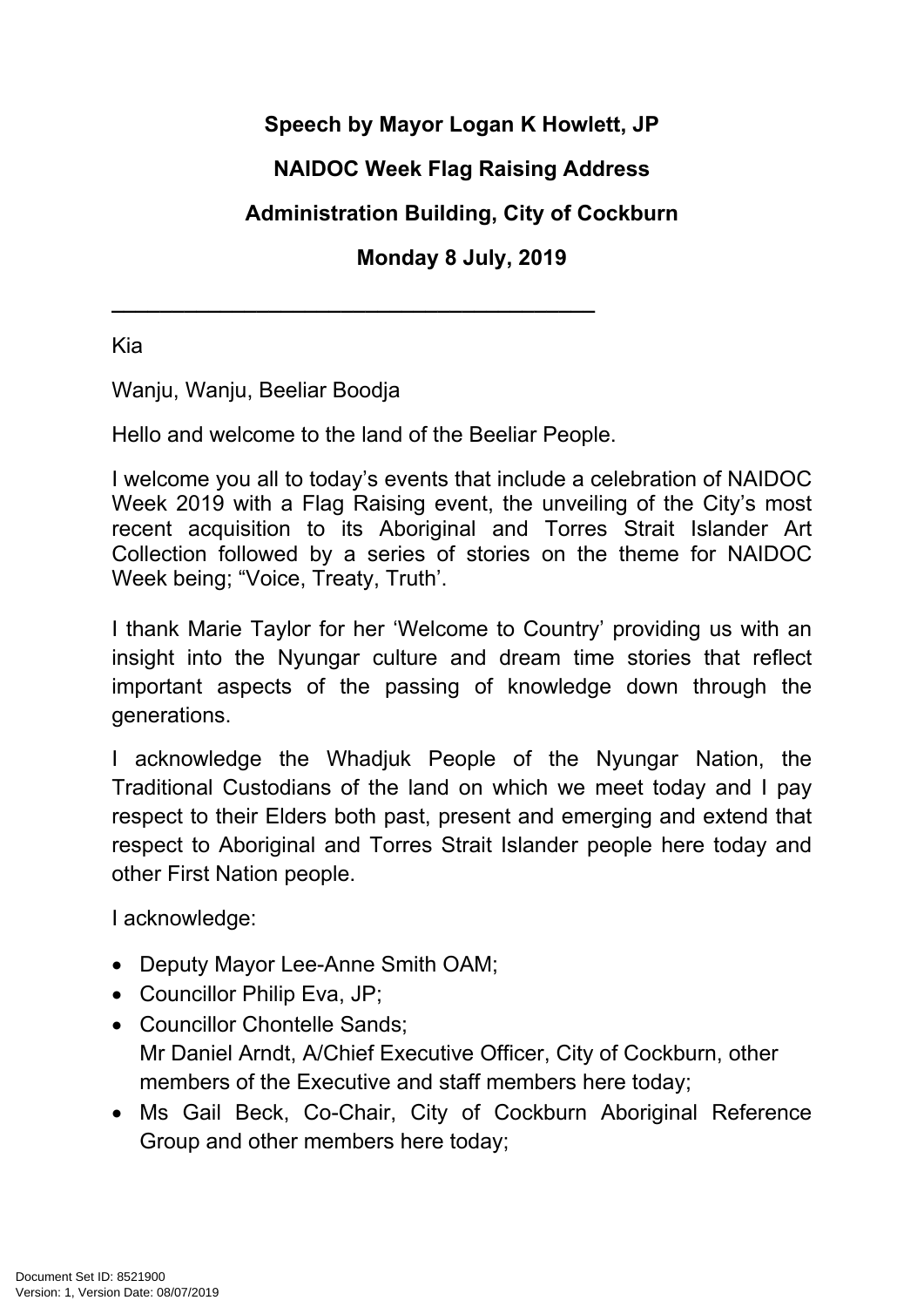• Ladies and gentlemen, girls and boys.

**National NAIDOC Week** celebrations are held across Australia each July to celebrate the history, culture and achievements of Aboriginal and Torres Strait Islander peoples.

The 2019 National NAIDOC Week theme is;

#### **'Voice, Treaty, Truth'.**

We know that the Indigenous voice of this country is over 65,000 plus years old and that these were the first words spoken on this continent.

Languages, passed down lore, culture and knowledge for many thousands of years have culminated in a rich and diverse representation of our first nation people – all the more precious given the thirst for information and the move to preserve the Aboriginal and Torres Strait Islander languages and dialects and in some cases re-vive them.

As we know, language connects people to country, gives an understanding of country and of a people who are the oldest continuing culture on the planet.

2019 is also th[e United Nations International Year of Indigenous](https://en.iyil2019.org/)  [Languages](https://en.iyil2019.org/) and with more than 250 Aboriginal languages across Australia, this is something for us to celebrate and be proud of.

In May 2017, around 250 Aboriginal and Torres Strait Islander people gathered at Uluru to hold an historic First Nations Convention.

A shared document named the **Uluru Statement from the Heart** was created to represent the unified position of First Nations Australians, with Voice, Treaty and Truth being of great significance.

Aboriginal Australians are requesting a formal Voice in Parliament and processes for a Treaty and Truth-telling.

The true stories of the history of colonisation in Australia have to be told, and heard, and acknowledged.